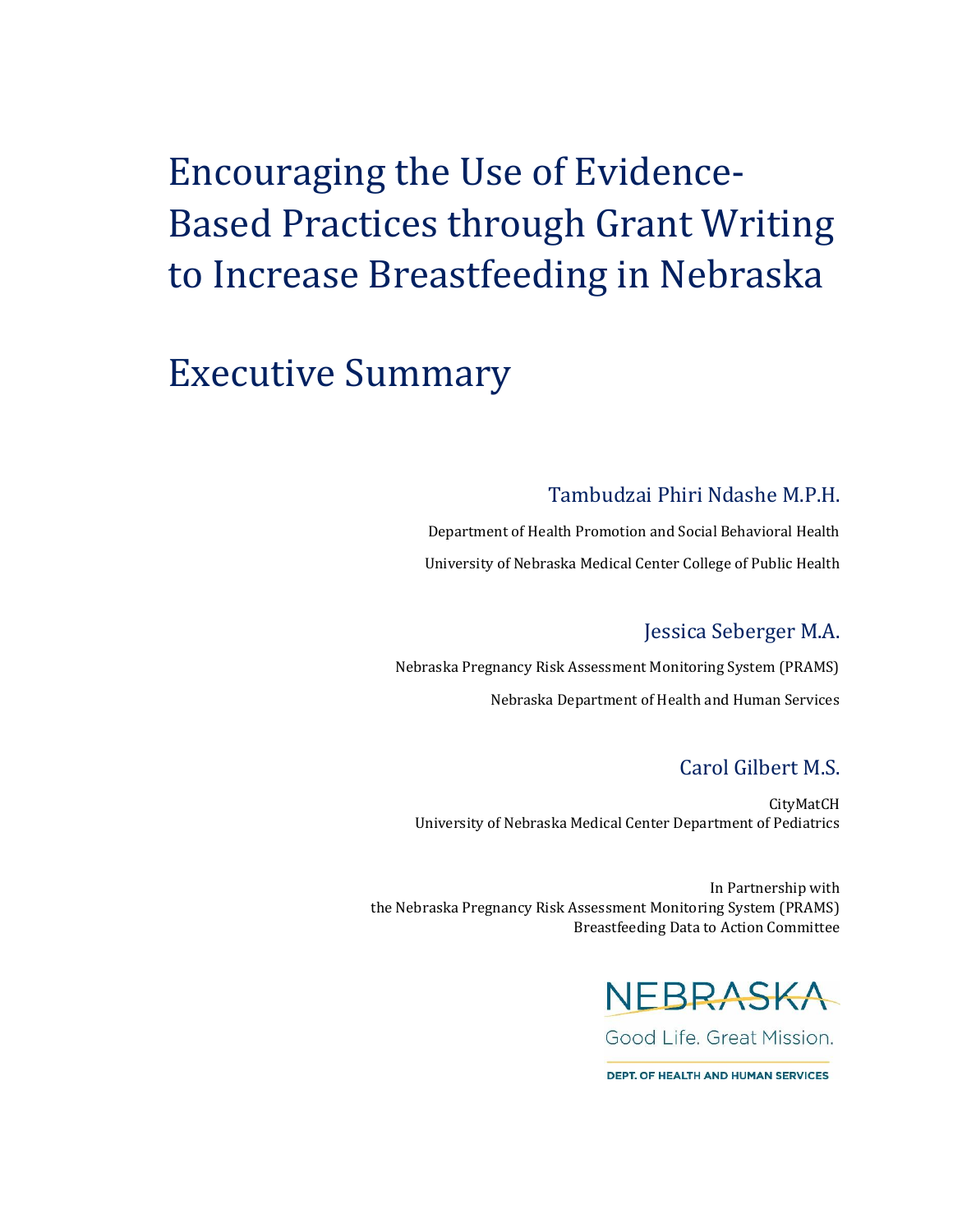#### **INTRODUCTION**

Breastfeeding has long been recognized as the optimal source of nutrition for infants by all leading public health institutions including the World Health Organization, the U.S. Department of Health and Human Services and the American Academy of Pediatrics. Over the past 17 years, the Nebraska Pregnancy Risk Assessment Monitoring System (PRAMS) has collected population-based data on issues surrounding maternal attitudes and experiences before, during, and after pregnancy. The purpose of this resource is to improve breastfeeding rates in Nebraska by supporting organizations that provide breastfeeding support to mothers, through access to PRAMS data; by promoting evidence-based strategies to overcome reasons women stop breastfeeding; and sharing appropriate resources and performance measures for grant writing. This resource includes:

- Links to PRAMS data; birth rate and birth by location data.
- ❖ PRAMS data specific to breastfeeding
- $\triangle$  Information on best practices specific to overcoming reasons women stop breastfeeding in the populations of interest.
- $\triangle$  General information on best practices in grant writing.

#### **METHOD**

The development of the project began in 2015. In 2015, a committee formed with the goal of creating a product that translated PRAMS data to action to increase breastfeeding in Nebraska. To create the product the committee partnered with a student, Tambudzai Ndashe, working on her capstone project for her Masters of Public Health degree within the UNMC College of Public Health. Ms. Ndashe (the first author of this resource) researched, drafted, piloted the resource using a pretest and posttest, and revised the resource as part of her capstone project. In her work, she spent 8 months making connections with organizations within Nebraska who could use the resource to develop grant proposals to increase the percentage of mothers who breastfeed in Nebraska. Ms. Ndashe met with organizations with little, some, or a lot of experience writing grant proposals related to breastfeeding and incorporated their feedback into the full resource. After piloting the resource, Ms. Ndashe and the committee updated the PRAMS data and finalized the draft.

#### **KEY BREASTFEEDING AND BIRTH RATE DATA RESOURCES**

PRAMS data can be accessed at the DHHS **[PRAMStat](http://dhhs.ne.gov/publichealth/Pages/prams_accessdata.aspx)** page or by contacting the PRAMS Project Coordinator, Jessica Seberger, at [jessica.seberger@nebraska.gov.](mailto:jessica.seberger@nebraska.gov) The breastfeeding questions from the Nebraska PRAMS survey are listed in **Appendix A** of the full report. Data on Nebraska births and birth outcomes can be accessed via the **[Nebraska DHHS Vital](http://dhhs.ne.gov/publichealth/pages/ced_vs.aspx)  [Statistics Homepage,](http://dhhs.ne.gov/publichealth/pages/ced_vs.aspx)** the **CDC's National [Vital Statistics Homepage](http://www.cdc.gov/nchs/nvss/index.htm)**, and via the **[CDC](https://wonder.cdc.gov/)  [Wide-ranging Online Data for Epidemiologic Research](https://wonder.cdc.gov/)** (CDC WONDER).

For more information about PRAMS data and for additional resources featuring PRAMS data, visit **[www.dhhs.ne.gov/prams](http://www.dhhs.ne.gov/prams)**.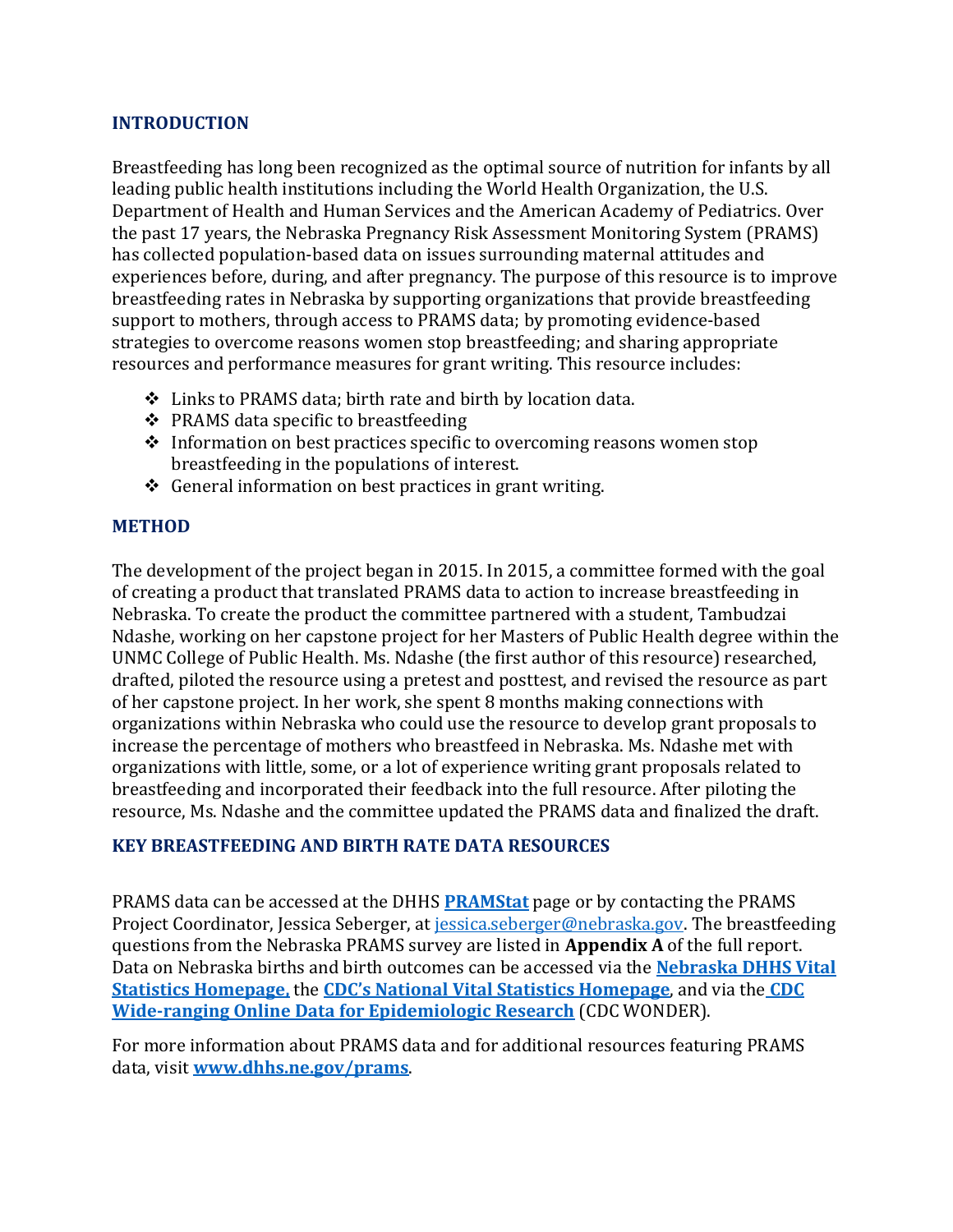#### **SUMMARY OF NEBRASKA PRAMS BREASTFEEDING DATA**

Between 2012 and 2014, 88.9% of mothers with a new baby reported that they had breastfed or pumped breast milk to feed their new baby. The percentage of mothers who reported breastfeeding declines as baby ages (Figure 1).



**Figure 1: Breastfeeding Duration and Exclusive Breastfeeding**

**Appendix B,** in the full resource, provides the prevalence of breastfeeding by race/ethnicity, urban/rural residence, age, educational attainment, Medicaid status at delivery, WIC use during pregnancy, and country of birth. Within each category, the lowest prevalence of breastfeeding at 13 weeks is among mothers who are Native American, rural, under age 20, have only a high school degree, had Medicaid for their most recent delivery, used WIC during pregnancy, or were born in the United States. Breastfeeding continuation varies by race/ethnicity (Figure 2).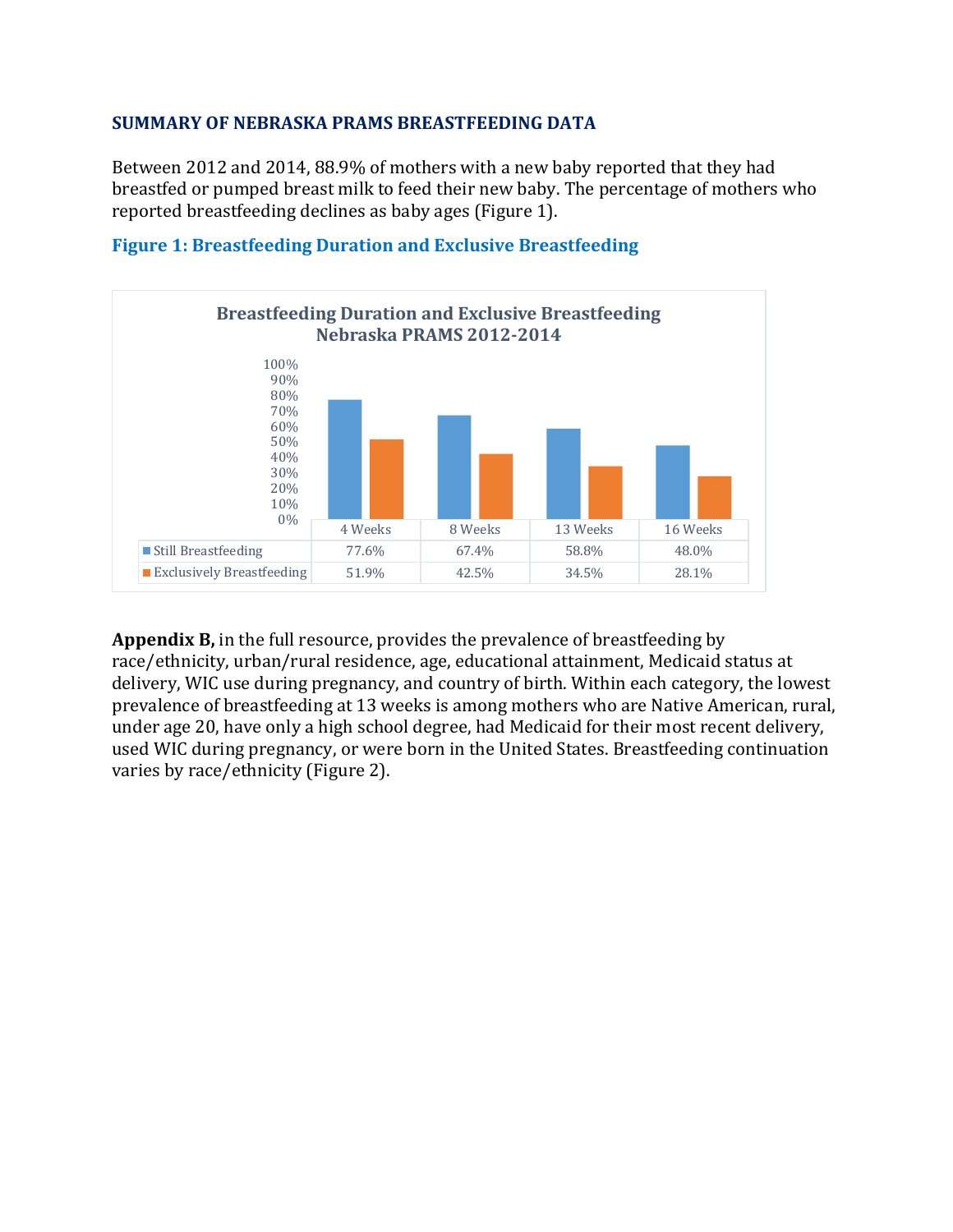

**Figure 2: Continuation of Breastfeeding and Exclusive Breastfeeding at 4 Weeks by Race/Ethnicity**

Reasons women stop breastfeeding include barriers such as lack of knowledge about breastfeeding, misconceptions about breastfeeding, poor family and social support and others. The most common reasons women stop breastfeeding cited by PRAMS survey respondents related to milk supply, breastfeeding technique problems and mothers having to return to work or school (Figure 3).Of those moms who reported ever breastfeeding, problems with milk supply were reported by 65% of mothers, breastfeeding technique problems were reported by 43% of mothers, and 23% of mothers reported that they stopped breastfeeding due to returning to work or school.

#### **Figure 3: Reasons Mothers Stop Breastfeeding**

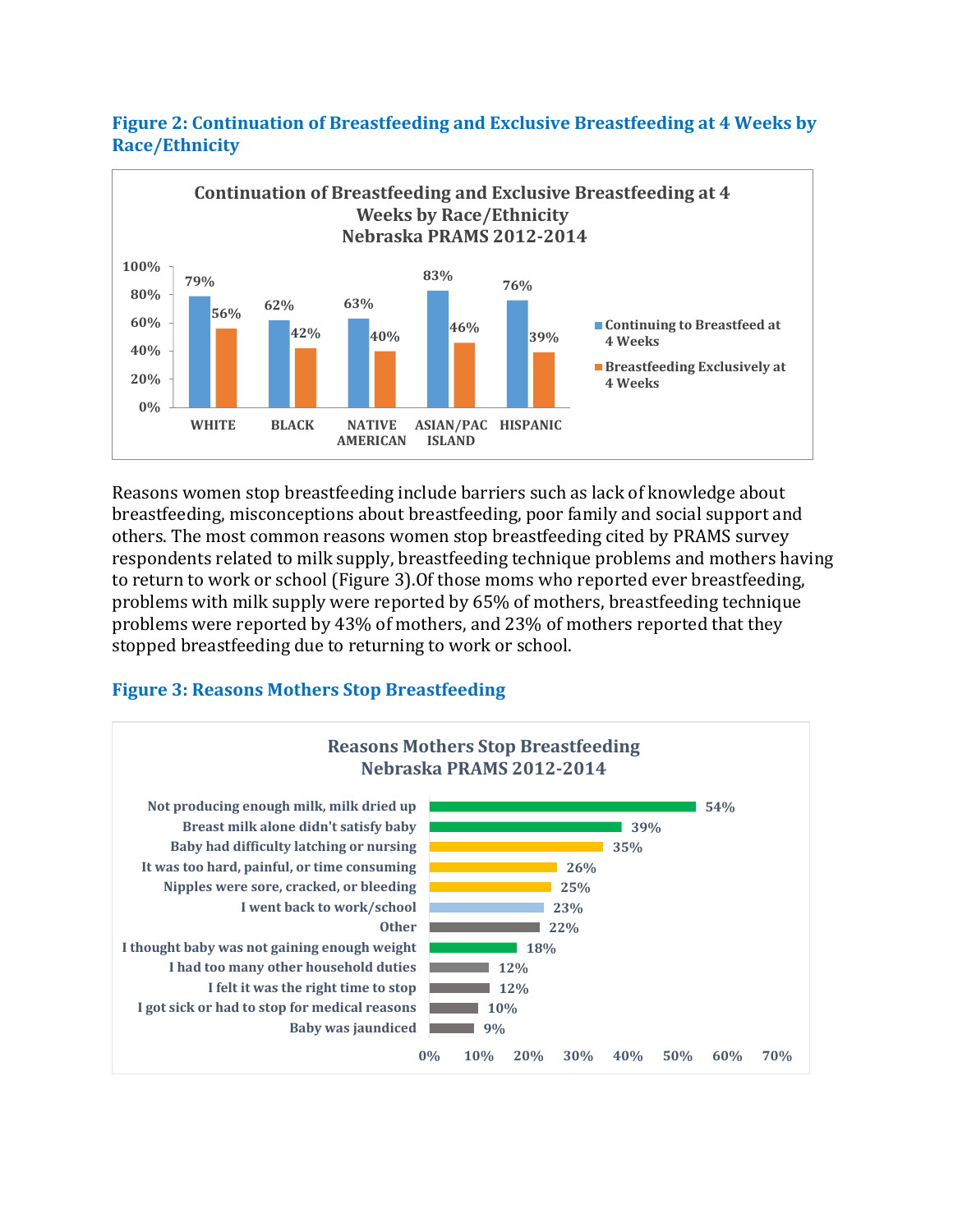In-hospital experiences and hospital practices impact a mother's decision to breastfeed and the duration of how long she breastfeeds<sup>4</sup>. While most Nebraska mothers who initiated breastfeeding reported being given information about breastfeeding and initiating breastfeeding in the hospital, mothers who were not given information were less likely to initiate breastfeeding than mothers who were given information. Low-income mothers of almost all races are less likely to breastfeed. Disparities in breastfeeding by race and income may start in the hospital after delivery. For Nebraska mothers, in-hospital experiences also varied by whether or not mothers used Medicaid for their baby's delivery and by race/ethnicity. In this report Medicaid status at delivery is used as a proxy for having a low income.

#### **STRATEGIES TO ADDRESS REASONS MOTHERS STOP BREASTFEEDING**

The three top reasons women reported for why they stopped breastfeeding were related to milk supply, breastfeeding technique problems, and having to return to work or school. Evidence-based strategies to address these reasons are below.

#### **REASON #1: PERCEIVED OR ACTUAL CHALLENGES WITH MILK SUPPLY**

#### **Strategy #1: Increase and Improve Maternity Care Practices Supporting**

**Breastfeeding:** Breastfeeding education during prenatal care, delivery, hospitalization, and post-natal care all influence both breastfeeding initiation and later infant feeding behavior. Institutional maternity care practices have a significant effect on rates of breastfeeding initiation and duration. Activities to support this strategy are included in the full resource.

#### **Strategy #2: Enhance, Expand, and Increase Access to Prenatal Classes to Promote and Support Breastfeeding:** Community members outside of maternity care organizations are important supports for women who are breastfeeding or plan to breastfeed. It is vital that women learn about breastfeeding and discuss their interests or fears with a variety of people that may include a woman's partner, fellow mothers, their family members and friends, as well as women who are educated on the topic. Community classes and programs can facilitate this discussion. Activities to support this strategy are included in the full resource.

Resources to use to address milk supply are included in the full resource.

#### **REASON #2: BREASTFEEDING TECHNIQUE PROBLEMS**

## **Strategy #1: Educating Primary Care Providers on Key Breastfeeding Challenges:**

Health care providers have a tremendous amount of influence on a woman's ability to breastfeed effectively, however, not all providers have the skills to help women overcome challenges with breastfeeding. It is important to educate health care providers on ways to improve their breastfeeding knowledge, skills and attitudes. Activities to support this strategy are included in the full resource.

**Strategy #2: Increase Access to Breastfeeding Support for Mothers and Their Support System:** Support from a partner, mother, family member, or close friend may be important predictors of whether or not a women will breastfeed. Group education sessions, home